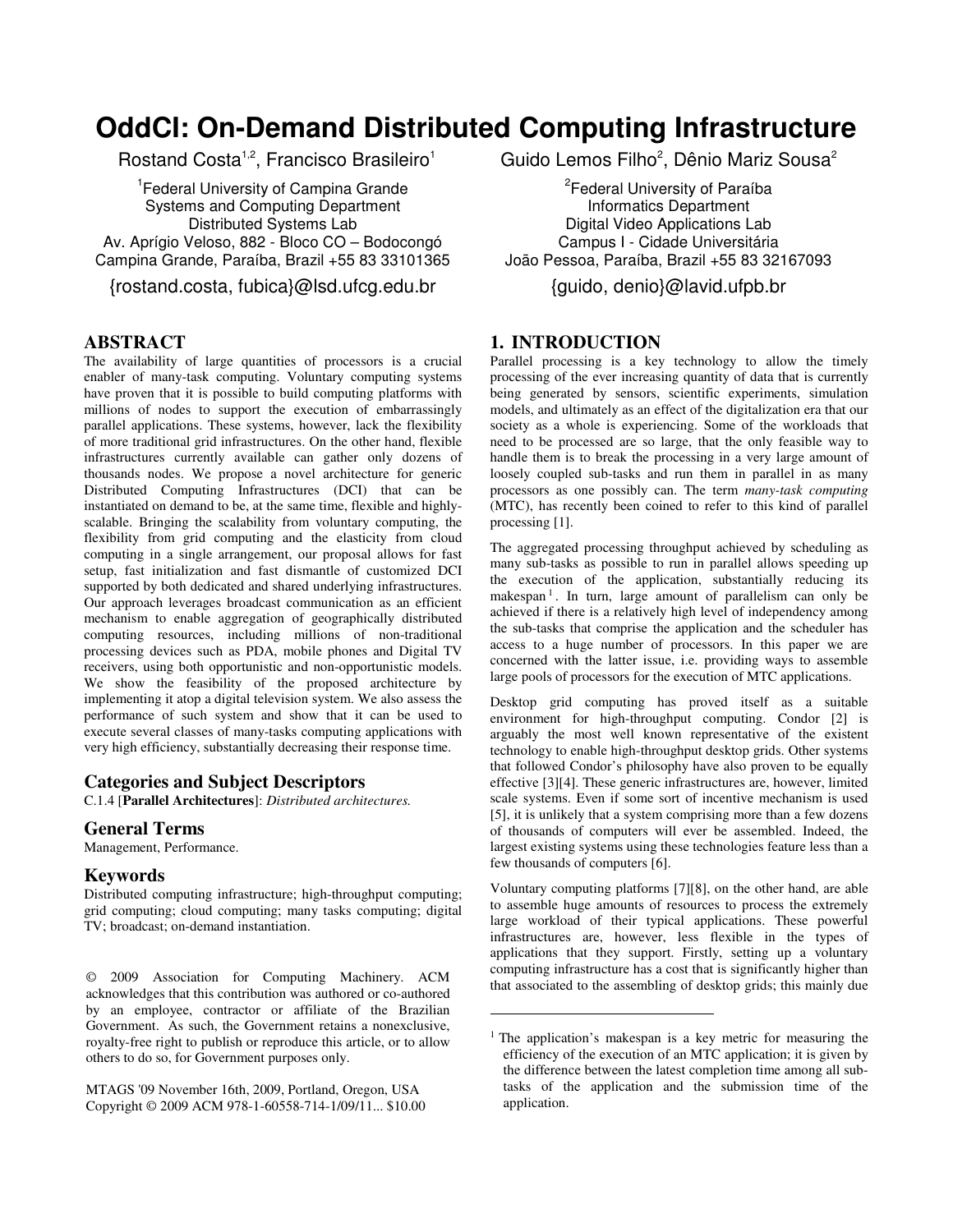to the fact that substantial effort is needed to convince volunteers to participate. Hence, they tend to be more suitable to run longlived MTC applications whose workloads are virtually endless [7]. Moreover, the effectiveness of the gathering of resources is deeply influenced by the perceived impact of the application that is going to be executed over them. As a result, only a few applications have been able to benefit from the extremely high throughput that voluntary computing systems can deliver.

More recently, *Infrastructure as a Service* (IaaS) has appeared as a suitable technology for instantiating on-demand computing infrastructures [9]. Some companies are starting to offer the possibility of setting up systems that assemble large numbers of virtual machines, providing an interface similar to that of desktop grids [10]. This obviates the effort to gather a large number of desktops, replacing them by virtual machines running on server farms of IaaS providers. Although very flexible and simple to set up, achieving extremely high-throughput computing in these infrastructures is not straightforward, considering the available implementations.

A flexible distributed computing infrastructure able to achieve extremely high throughput would allow many MTC applications to have their response time reduced in orders of magnitude, with substantial gains for their users. Speeding up data processing in a significant way may have an unprecedented practical impact. For instance, time-to-market of products may be shortened, continuous optimization of the production line may greatly reduce production costs, knowledge extracted from the mining of huge amounts of data may improve business efficiency, cure for diseases may become a reality much sooner, etc.

Unfortunately, as discussed above, currently available technologies have fundamental shortcomings that limit either their scale or their reach. In this paper we propose a novel architecture for highthroughput distributed computing that is at the same time flexible and highly scalable, therefore serving the purpose of supporting the efficient execution of short-lived MTC applications. We provide evidences of the effectiveness of the proposed architecture by studying one possible implementation of it over a network of Digital Television (DTV) receivers.

The remainder of the paper is organized as follows. In Section 2 we present in more detail the requirements that need to be fulfilled by a system that is able to provide extremely high throughput to a range of MTC applications. We also discuss why current technologies are unable to simultaneously address all the requirements of such applications. Then, in Section 3 we describe a novel architecture that supports these requirements. We discuss, in Section 4, how this architecture can be implemented in the context of a Digital TV system. In Section 5 we assess the performance of this system. Related work is surveyed in Section 6. Finally, we present our concluding remarks in Section 7.

# **2. SYSTEM REQUIREMENTS**

The throughput achieved when running MTC applications over a distributed computing infrastructure (DCI) depends directly on the scale it allows. In this context, the size of the processing pool is the main performance enabler, while the scheduling coordination and sub-tasks synchronization overheads are the main factors that limit performance. In order to achieve extremely high throughput, it is necessary to efficiently operate at extremely high scale. In other words, assuming that the amount of synchronization between subtasks does not prevent a large proportion of the workload to be

executed in parallel, MTC applications can easily benefit from the availability of a massive pool of processors to increase their throughput, provided that neither the assignment of work to the available processors nor the provision of any required input as well as the collection of the output generated by the sub-tasks end up being a bottleneck.

Efficient use of the infrastructure by MTC applications requires the ability to instantiate a large pool of resources to an application whenever needed and only for the duration of the application execution. These resources can later be reassigned to different applications regardless of their task granularity and processing requirements. Moreover, to allow the execution of an unbounded number and different kinds of applications, it is essential that the infrastructure setup, including the installation of any application specific software component, can be lightweight in terms of complexity, and agile in terms of time, even taking into consideration that the target scale may be in the order of millions of processing nodes. In other words, the user must be able to easily and quickly customize the entire processing infrastructure to its needs.

In summary, in order to provide extremely high-throughput computing to a large number of applications, we envisage that a DCI must meet the following requirements:

- I. *extremely high scalability*: it must be able to handle up to hundreds of millions of processing resources in the same way that it handles a few dozens of them;
- II. *on-demand instantiation*: it must offer mechanisms for discovery, assemblage and coordination of the required resources, on demand and for a specified amount of time; and,
- III. *efficient setup*: the configuration of the processing nodes and the system *backend* (in charge of specific application management activities such as scheduling and I/O processing) must be carried out quickly and with minimal effort, demanding no individual or specialized interventions.

In **TABLE I** we show how currently available technologies address these requirements. As it can be seen, all the requirements are addressed by at least one of the available solutions, but no technology is able to simultaneously address all requirements.

**for flexible and extremely high-throughput computing Requirement Available Technologies** 

**Table I - How available technologies address the requirements** 

| <b>Requirement</b>                | <b>Available Technologies</b> |                        |                                       |
|-----------------------------------|-------------------------------|------------------------|---------------------------------------|
|                                   | <b>Voluntary</b><br>Computing | <b>Desktop</b><br>Grid | <b>Infrastructure</b><br>as a Service |
| <b>Extremely High Scalability</b> |                               |                        |                                       |
| <b>Efficient Setup</b>            |                               |                        |                                       |
| <b>On-demand Instantiation</b>    |                               |                        |                                       |

Voluntary Computing has proven to be suitable to provide extremely high throughput. However, this can only be achieved if significant effort is devoted to convince voluntary participants to join the system which, in turn, depends in greater or lesser extent on factors such as the merit and public appeal of the application,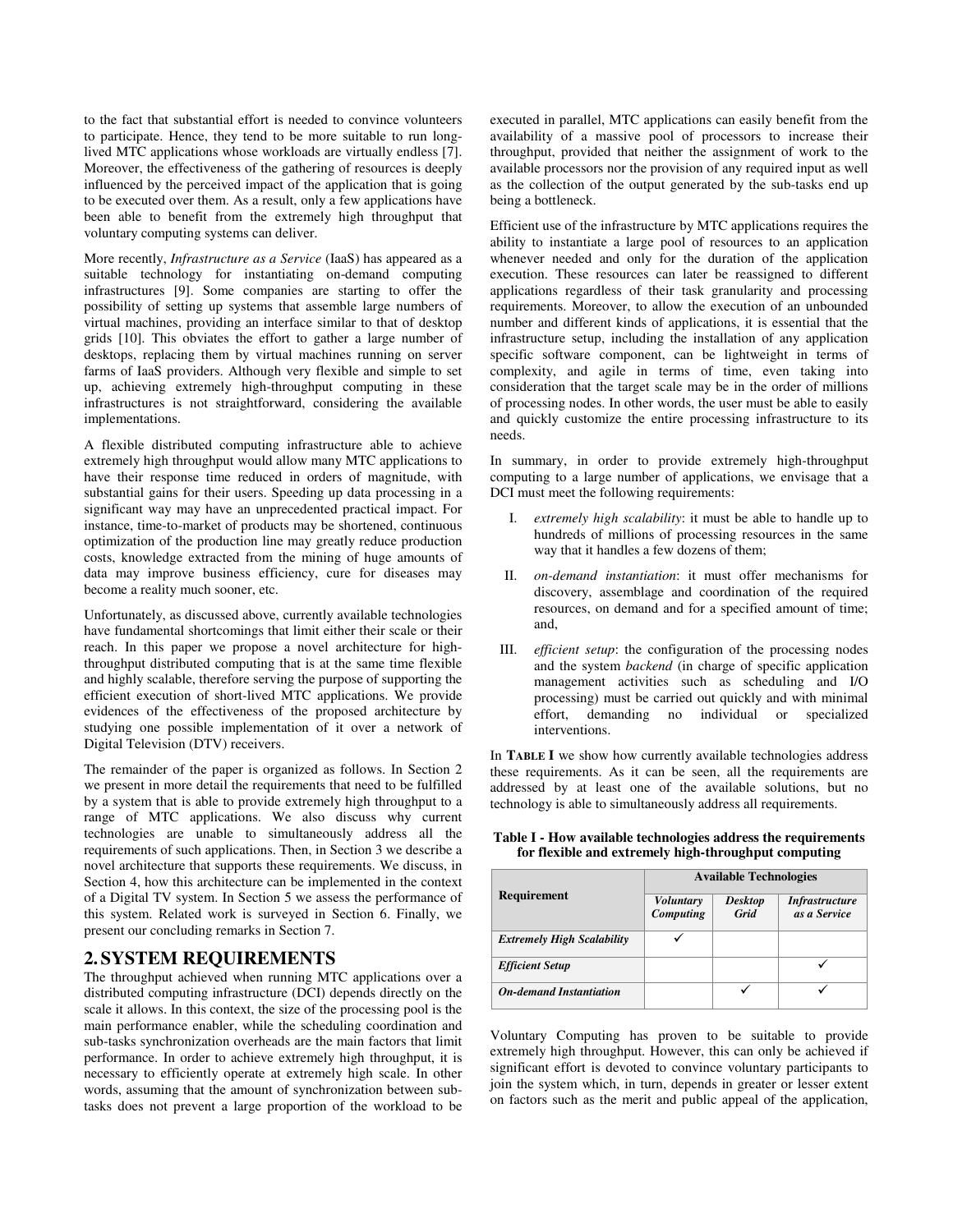the amount of media coverage received, explicit advertisement campaigns in popular media, viral marketing, incentives to volunteers and other public relations activities [11]. Scalability in the deployment is achieved by making this task extremely simple and by having the resource owner actively involved in the system setup. Deployment is basically reduced to the download of a piece of software that can be easily installed by the owner of the resource. For example, a user donating her computing resources to the SETI@home [7] or FightAIDS@home [12] projects must install specific applications, each with its own protocols and parameters.

If on one side the involvement of the user allows deployment in millions of resources to be cost-effectively attained, on the other side, it makes the growth of the infrastructure slow and out of the control of the voluntary computing infrastructure provider. Moreover, changes in the software installed in the resources are harder to be accomplished, unless some automatic update procedure is provided. This, in turn, may increase security concerns from the part of the volunteers and ultimately negatively affect their willingness to join the system. Furthermore, the intrinsic singularity of each application and its need for initial setup, considerably diminishes the flexibility of these platforms. Once a resource is configured for supporting a specific voluntary computing project, it may not be shared with other similar initiatives unless explicit actions from volunteers are taken. Note that this is true even for those platforms that support multiple projects, such as BOINC [8], where the volunteer must, explicitly, attach the desired projects (or all them) to her and to determine which resources she wants to share with each project [11].

Considering desktop grid computing systems, although they provide the necessary mechanism for on-demand instantiation, their main limitations are their slow setup and relatively low scalability. The customization of the processing environment is time consuming, since each resource needs to be individually configured, whenever a change is required. The lack of scalability is mainly a result of the fact that security concerns are amplified by the increased flexibility on the kinds of applications that are supported, as well as on the increased number of application providers allowed. Since resources are spread over different administrative domains, each imposing its own security policies, it is more difficult to have a large number of resource providers agreeing on a set of compatible policies. Moreover, in peer-to-peer grids, where a reciprocation behavior is expected, there is the additional need for controls on the way grid resources are shared, such that free-riding is inhibited [5].

IaaS is also insufficient to handle all the above listed requirements. Current implementations allow only a few virtual machines to be automatically instantiated. For larger systems, off-line negotiation is required. Even then, it is unlikely that any current provider will be able to accept the instantiation of a system with millions of virtual machines for the short period of time required to run a typical MTC application. More recently some of the largest IaaS providers are offering the possibility of reserving virtual machines for future use. However, reservations need to be made for periods of at least one year. Finally, efficient setup of the application environment takes advantage of the existence of a companion storage service that allows fast access to data. Virtual machine images can be customized, stored in these systems and later used to create the required environment for the virtual machines that are instantiated. If millions of virtual machines could be

instantaneously instantiated, concurrent access to the shared storage by millions of clients would certainly produce a bottleneck on the storage server.

In the following section, we present a novel architecture which is able to address all the requirements for flexible and extremely high-throughput computing.

## **3. NOVEL ARCHITECTURE**

In order to build a DCI capable of meeting the requirements identified in the previous section, especially those related to scalability, it is necessary to provide a way to access a potentially enormous quantity of processors, send to all of them programs and possibly data, remotely trigger the execution of the code staged, gather the results produced, and finally release the allocated resources so that other applications can use them. As discussed before, this is definitely not supported by the current approaches based on clusters, server farms, desktops in the Internet edges, or traditional grids. Therefore, it is necessary to expand the alternatives beyond the boundaries of traditional corporate and personal desktop computer networks.

The question is then, where to find dozens of millions of available processors and to configure them accordingly and instantaneously for the use of MTC applications? Moreover, how to perform this formidable task with minimum delay? Fortunately, there are new possibilities brought by the emergence of new services and devices that combine technologies developed for different contexts and scenarios, such as mobile phones, digital TV receivers (a.k.a. settop boxes), PDAs and practically every digital gadget connected to the Internet. All these devices are equipped with reasonably powerful processors and fairly large memory, allowing them to support the execution of applications. Indeed, there is a myriad of digital devices, computationally capable, virtually connected and possibly underutilized that, if properly coordinated, may represent an unprecedented potential for the processing of MTC applications. The current trend for connectivity-oriented devices pushes the industry towards scenarios of convergence and helps to reinforce the idea of exploring these new powerful devices.

In this work, we consider a special category of such devices, namely those which may be organized as a *broadcast network*. A broadcast network has the potential to access simultaneously all the connected devices which can be coordinated to accomplish some action. By transmitting a piece of software through the broadcast channel to be loaded simultaneously and indistinctly by all processors embedded in the devices connected at a given time, it is possible to build, in a very fast<sup>2</sup> and controlled way, a DCI, capable of running distributed applications in general, and MTC applications in particular.

## **3.1. On-Demand Distributed Computing Infrastructure**

In this subsection we present a novel architecture for generic DCI that is at the same time flexible and highly scalable. A noticeable characteristic of this architecture is that, differently from any other alternative for distributed computing, no previous identification

1

<sup>&</sup>lt;sup>2</sup> In fact, how fast the software will be uploaded depends on the size of the software footprint and on the capacity of the broadcast channel. In Section 5 we discuss this issue in more detail.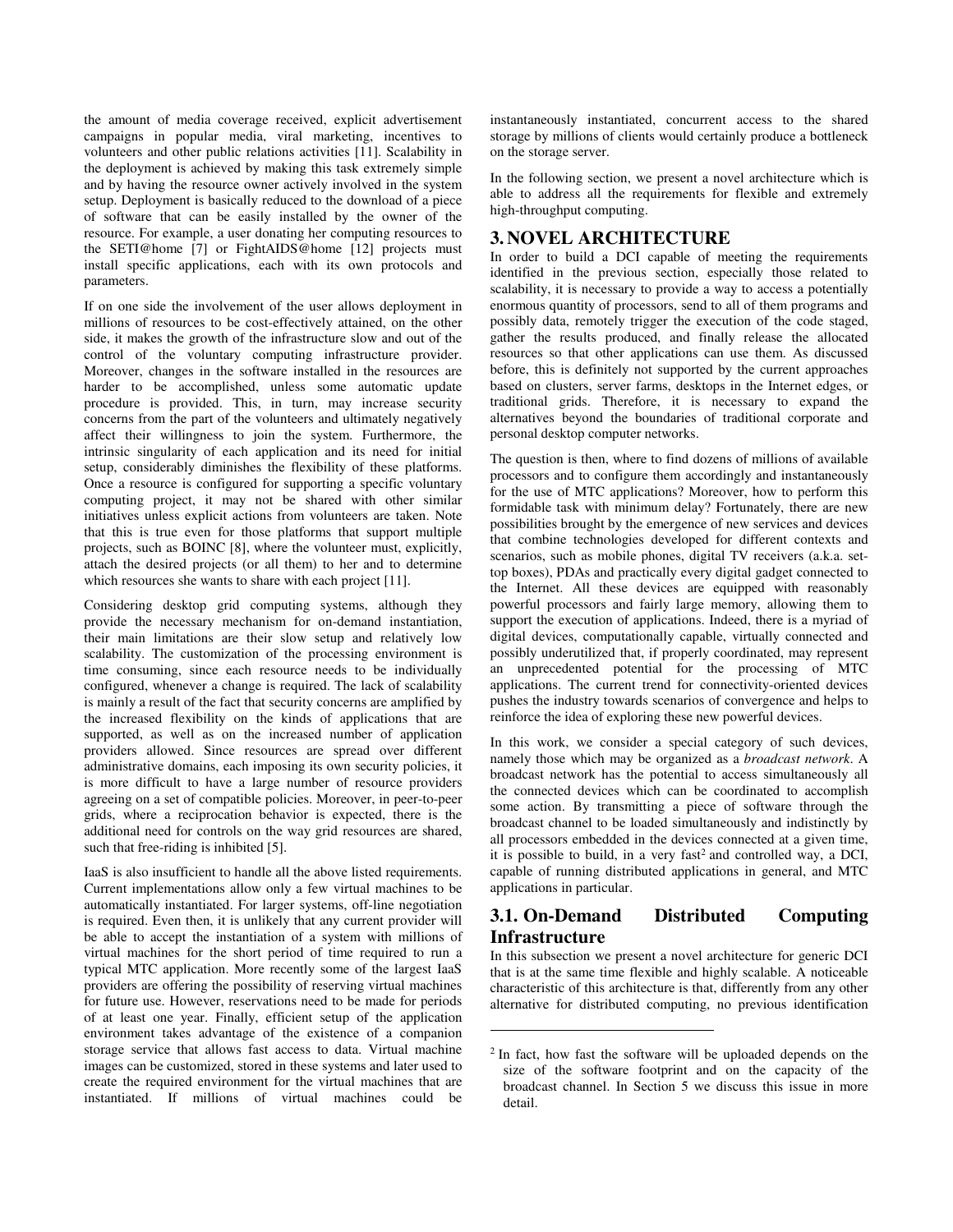and registering procedures are, necessarily, required for the existing resources. Put simply, the DCI does not exist until it is requested and activated through the broadcast channel. Due to this singularity, we call the architecture *On-demand Distributed Computing Infrastructure* (OddCI) and the activation of one instance of an OddCI as the *wakeup process*.

In the proposed architecture, a standard broadcast network is augmented by four components, namely a *Provider, a Controller*, a *Backend* and *Processing Node Agents. M*oreover, we assume that processing nodes are accessible by the broadcast network and are also able to communicate with both the *Controller* and the *Backend* via individual full-duplex one-to-one communication channels, called the *direct channels* (see Figure 1).

The *Provider* is responsible for creating, managing and destroying the instances of OddCI according to the user´s requests. The *Provider* sends the suitable instructions so that the required OddCI instance can be dynamically provisioned or released by the *Controller*.

The *Controller* is in charge of setting up the infrastructure, as instructed by the *Provider*, by formatting and sending through the broadcast channel the control messages, including software images, necessary for building and maintaining the OddCI instances. It receives information from the active processing nodes about their status and configuration and consolidates and passes this information to the *Provider*.



**Figure 1 - OddCI Architecture Overview** 

The *Backend*, in its turn*,* is responsible for managing particular activities of each running application. These activities may include scheduling, provision of input data, as well as gathering and, possibly, post-processing of the output generated by the parallel application.

The *Processing Node Agents (PNA)* running at each processing unit accessible by the broadcast network, are responsible for listening the broadcast channel and process the control messages sent by the Controller, managing the load of new images in the memory of the processing node and the execution of the loaded image. A PNA is structured as illustrated in Figure 2.



**Figure 2 - Processing Node Agent Stack** 

The *Monitor* interacts with the *Controller* through the broadcast channel, listening and processing the *control messages*, loading new images in the *Dynamic Virtual Environment* (DVE) [13] and managing the execution of the loaded image. The *Monitor* communicates with the *Controller* through the direct channel for reporting its current status. The DVE enables a safe and suitable space to execute the *User Application*, safeguarding the interests of the owner of the device, of the *User* and of the operator of the broadcast network, if any. Finally, the *User Application* is the loaded image and performs the specific processing wanted.

## **3.2. OddCI Operation**

The *User* submits a request for a DCI to the *Provider* indicating the requirements for the resources and providing a specific application image, including programs, common data and the size of the DCI required. The *Provide*r analyses the order and forwards *a wakeup request* to the *Controller* to allocate the requested resources and create an OddCI instance.

Upon receiving such request, the *Controller* triggers the *wakeup process*, formatting and transmitting the appropriate *control message* through the broadcast channel to the processing nodes.

The PNA are configured to only accept messages broadcast by their associated *Controller* (this can be easily achieved through a digital signature mechanism). When a processing node is switched on, the PNA initiates its execution and starts sending heartbeat messages to the *Controller* through the direct channel. These messages contain the PNA's state and the identification of the OddCI instance to which it currently belongs (if any).

An active PNA can be either idle or busy, executing the software image of a particular instance of an OddCI. Upon receiving a wakeup message, if the PNA is not idle, the message is simply dropped; otherwise, the PNA assesses its own compliance with the requirements present in the message and, if there is a match, it creates a DVE for loading and executing the user's application present in the message received. Then, the PNA's state switches from idle to busy. Idle PNA may also drop wakeup messages. This is controlled by a parameter contained in the wakeup message that specifies the probability with which the message should be handled by an idle PNA. The *Controller* may also broadcast reset messages to destroy an OddCI instance, or adjust OddCI exceeding size replying *heartbeat messages* with a reset command, through the direct channel, to a particular PNA. The busy PNA composing the specific OddCI instance handle the message, destroy the DVE and change their status to idle. These features allow the *Provider* to command the creation, dismantle and resizing of several OddCI with different sizes.

All PNA periodically send *heartbeat messages* to the *Controller*, informing it about the PNA's current status. These messages contain the PNA's state and the identification of the OddCI instance to which it currently belongs (if any). With this information the *Controller* is able to take appropriate management decisions when instantiating an OddCI for a new application that has been submitted, and to keep the active OddCI instances at their appropriate size. Since millions of PNA may be simultaneously sending heartbeat messages to the *Controller,* the PNA must be appropriately configured by the *Controller* so that the handling of these messages will not consume too much of the *Controller's* processing and networking resources<sup>3</sup>. The *Controller* consolidates all the status information received from the PNA and passes it to the *Provide*r.

1

<sup>&</sup>lt;sup>3</sup> A discussion on possible mechanisms that avoid the Controler from becoming a bottleneck is out of the scope of this paper and it will be theme of our future research.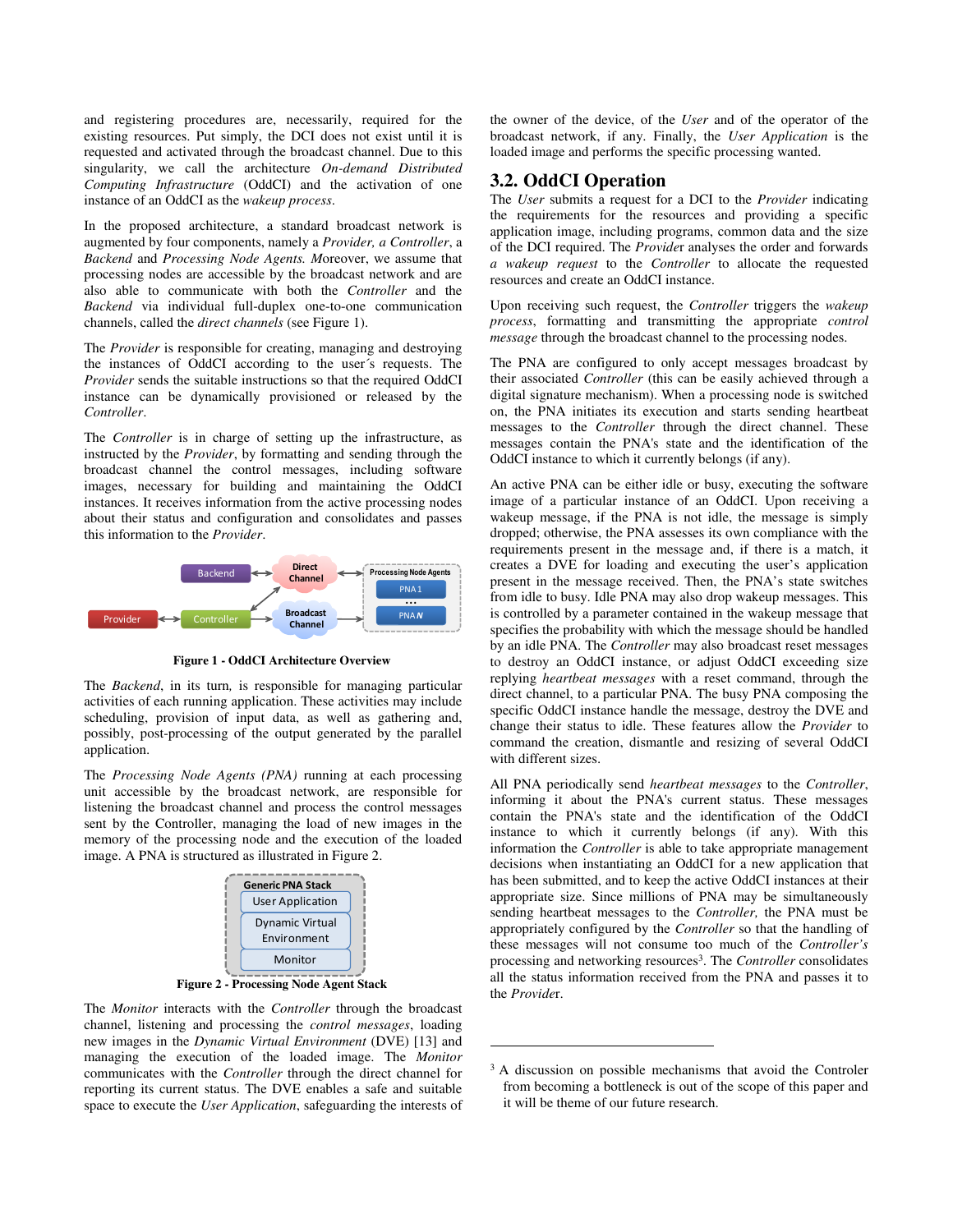Since a PNA can generally be switched off at the will of its owner, from time to time the *Controller* may need to retransmit *wakeup control messages* to recompose OddCI instances that have lost some of its PNA.

## **3.3. OddCI Enabling Technologies**

Nowadays, several technologies can already be used to make possible the simultaneous and unidirectional communication among digital devices in the model of one-to-many, characteristic of the concept of broadcast network evoked in this work. Besides the traditional diffusion of TV, in their new digital version and in their different modalities (satellite, terrestrial, cable, mobile, etc) [14], we can also mention the multicast transmission by broadband networks , BitTorrent, mobile phone networks, and video transmission (VoD, WebTV, IPTV etc). By taking advantage directly of functionalities made available by native resources for such technologies or by doing some complements or adaptations, it is possible to build implementations of OddCI for several contexts.

In the same way, it is also quite wide the diversity of devices that can be reached by one or more of the mentioned broadcast technologies, from computers to equipments with more specific purposes such as game consoles, mobile phones and digital TV receivers. Some of these less traditional devices already proved their potential use for distributed processing in voluntary computing projects [15][16].

## **4.ODDCI OVER A DIGITAL TV NETWORK**

In this section we discuss how the architecture presented in the previous section can be implemented with currently available technology. Among the many possibilities of technologies and applicable devices for a first implementation of the architecture proposed for OddCI, we opted for the choice of Digital TV Networks for the following main reasons:

- It is a technology open with well-defined standards and that supports native transmission of data in broadcast;
- It is in fast global expansion, being implanted at the moment in many countries with deadlines for deactivation of analogical TV [17];
- Great spectrum of devices addressed: ranging from the traditional set-top-boxes to mobile devices;
- Feasibility of constructing a testbed, when compared to alternatives such as cell networks and game consoles;
- Our previous experience with Digital TV and Grid Computing [18].

We name this implementation OddCI-DTV. Next, we provide some basic background on DTV systems, followed by the description of the proposed implementation.

## **4.1. Background**

A graphical representation of a Digital Television (DTV) network can be seen on Figure 3.

The DTV receiver can be seen as a computer adapted for the needs of the television environment, having several processors – one of them dedicated to run interactive applications –, memory, nonvolatile storage device, network adapter, operating system etc. It also runs a middleware, which is responsible for abstracting specific hardware characteristics of each receiver, allowing the

same application to be executed on set-top boxes made by different manufactures.



**Figure 3 - A common structure for a DTV network** 

Most of the middleware available nowadays, such as the DVB-MHP [14][19], the ATSC-ACAP [14] and the Brazilian SBTVD-Ginga [20] chooses Java as part of the solution for the execution of applications on the receivers. The Java applications executed on the receivers are called *Xlets* [21].

It is also important to notice that not all TV programs use the interactivity features of the DTV system, and many only barely use them, consuming only a tiny amount of the available resources (excess bandwidth in the broadcast channel and dedicated interactive applications' processor). In fact, due to the nature of many programs broadcasted, it is very likely that these resources will never be used at their full capacity.

In a DTV system, application and data are multiplexed together with audio and video streams. This process follows the Digital Storage Media Command and Control (DSM-CC) specification [22]. DSM-CC supports the broadcasting of a file system using the object carousel mechanism [19], which allows large volumes of data to be transmitted to a set of receivers, cyclically repeating the transmission of its content in modular units, known as object carousel. Data are cyclically repeated to allow those receivers that are being switched on in the middle of transmission or those having slight different processing capacity to have access to the data at different times. If an application on the receiver wishes to access a certain file of the object carousel, the access is delayed until the next data retransmission for that particular file. It is possible to dynamically update the carousel that is being transmitted, adding, removing or altering its files, only by creating a new version of the module carrying the files to be updated at any point in time. The generated data flow is then multiplexed together with all other elementary flows such as audio and video flows. Most systems adopt the ISO/IEC 13818 (MPEG-2) standard [14]. All flows then are mixed together in a transport stream and then transmitted to the DTV receivers.

## **4.2. Running Applications on the DTV receiver**

Using the abstraction of a file system supplied by the object carousel, the applications and their data are continuously transmitted, multiplexed with audio and video and additional control information (meta-data). This information is demultiplexed at the receiver and adequately handled by the middleware and other components.

To signal a receiver that applications are available, the transport stream includes additional information named Application Information Table (AIT) [14][22]. The AIT contains all the information the receiver needs to run the application, such as the name, the identifier and the control of the application lifecycle.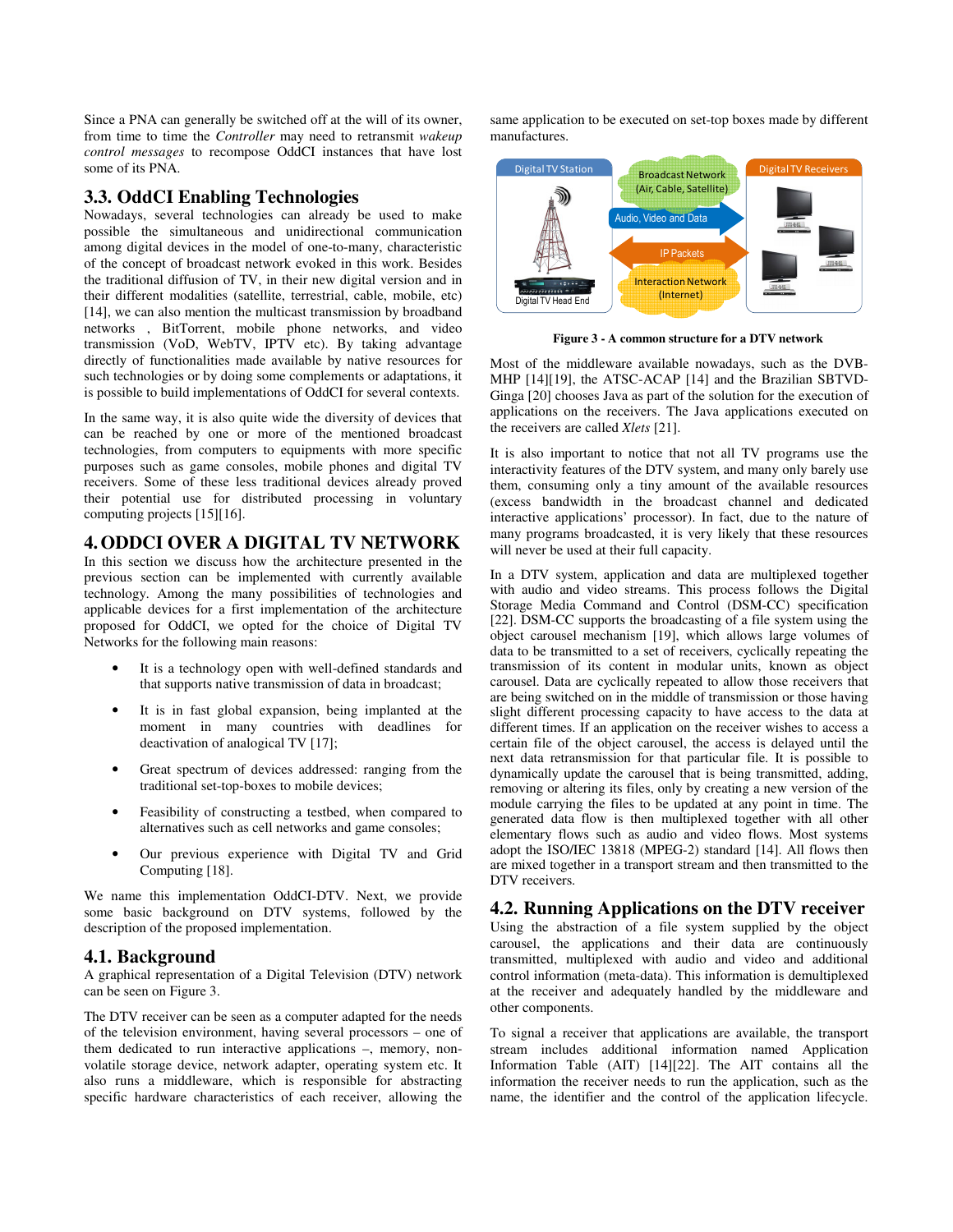The latter is signaled by the AIT field *application\_control\_code*, which allows the broadcaster to signal the receiver what to do with the application regarding its initialization. When *application\_control\_code* indicates the value AUTOSTART, the application must start immediately without the user intervention; these applications are named *trigger* applications.

In a DTV receiver, several applications may be running at the same time, and there is a need to enforce some separation between the applications. Xlets are a concept similar to *applets* [23]. They have been introduced by Sun in the JavaTV specification and adopted as the Java application format for most DTV middleware standards.

Once the Xlet arrives at the DTV receiver, the application manager, a component of the DTV middleware, which controls the possible Xlet states, handles it. The Xlet states are *Loaded*, *Paused*, *Started*, and *Destroyed* [14][23][24]. The complete lifecycle of an Xlet is depicted in Figure 4.

The application manager loads the Xlet's main class file and creates an instance of the Xlet by calling the default constructor. Once this has happened, the Xlet is in the *Loaded* state. When the user chooses to start the Xlet (or the AIT indicates that the Xlet should start automatically), the application manager calls the initXlet() method, enabling the Xlet to initialize itself, possibly loading any additional data from the object carousel. When the initialization is complete, the Xlet is in the *Paused* state and is ready to start its execution. When the application manager calls the startXlet() method, the Xlet is moved into the *Started* state, and is now able to interact with the user (if it is programmed to do so). During the execution of the Xlet, the application manager may call the pauseXlet() and startXlet() methods several times, moving the application to *Paused* state and *Started* state, respectively. At the end of the Xlet's life time, the application manager calls the destroyXlet() method, which causes the Xlet to go to the *Destroyed* state, freeing all its resources. After this point, this instance of the Xlet can no longer be started [24].



**Figure 4 - The state diagram for an Xlet** 

Security and reliability are key considerations in Digital TV, and the standards of the segment have a number of security measures to ensure that applications do not affect the middleware [14]. For example, the receiver can authenticate downloaded applications signed by application developers or transmitters and the user and network operators can set limits on what an application can do.

#### **4.3. OddCI-DTV Implementation**

In order to deploy the OddCI architecture presented in Section 3 over a DTV network, we need to implement the four specific software components discussed earlier, namely: the *Provider*, the *Controller*, the *Backend* and the *PNA*. In Figure 5 we highlight the currently available technologies for the DTV segment that can be used and how they are associated with the elements of the generic OddCI architecture.

In an OddCI-DTV, the *wakeup process* is implemented by coding the PNA as an Xlet application that is configured with the *application\_control\_code* set to the value AUTOSTART. When an OddCI instance creation is commanded by the *Provider*, the *Controller* configures the carousel to transmit a *control message* composed by the PNA Xlet and two other files: the "*image*" file, that contains the image of the user application, and the *configuration* file that contains a number of attributes. The algorithm of the PNA Xlet is an infinite loop that sends a heartbeat message to the *Controller*, possibly executes some action based on the message received, and finally sleeps for the time indicated in the configuration file, before starting a new iteration of the loop.

Note that since the PNA Xlet is a trigger application, when the new carousel starts to be broadcasted, every set-top box that is tuned in the correspondent channel will load the PNA Xlet and start to execute it.

If the state of the PNA Xlet is idle, and the information in the "*message\_type*" attribute of the configuration file indicates that it is a *wakeup message* that is being broadcasted, then the PNA Xlet reads the "*probability*" attribute and, with the probability indicated in this file decides whether it should load and execute the application contained in the file *image*. If the application is to be executed, first its identification is read and saved in the PNA Xlet memory. The PNA Xlet sets its state to busy, creates a new process to run the DVE and loads the user application inside. If, on the other hand, the message type is "*reset*", then the PNA does nothing.



**Figure 5 - Current DTV technologies able to support the OddCI-DTV implementation** 

When the PNA Xlet is in the busy state and the message is a "*reset*" message, the PNA reads the "*oddci\_id*" attribute and if it matches the identification of the OddCI instance to which the PNA currently belongs, then it kills the process that is running the DVE and sets its state to idle. Similarly, the PNA Xlet will not perform any action if it is busy and the message type is "*wakeup*".

In the above discussion we considered that the trigger application is broadcasted in a particular TV channel. In some cases, the Controller can request that the TV station transmit the same application in different TV channels at the same time. Having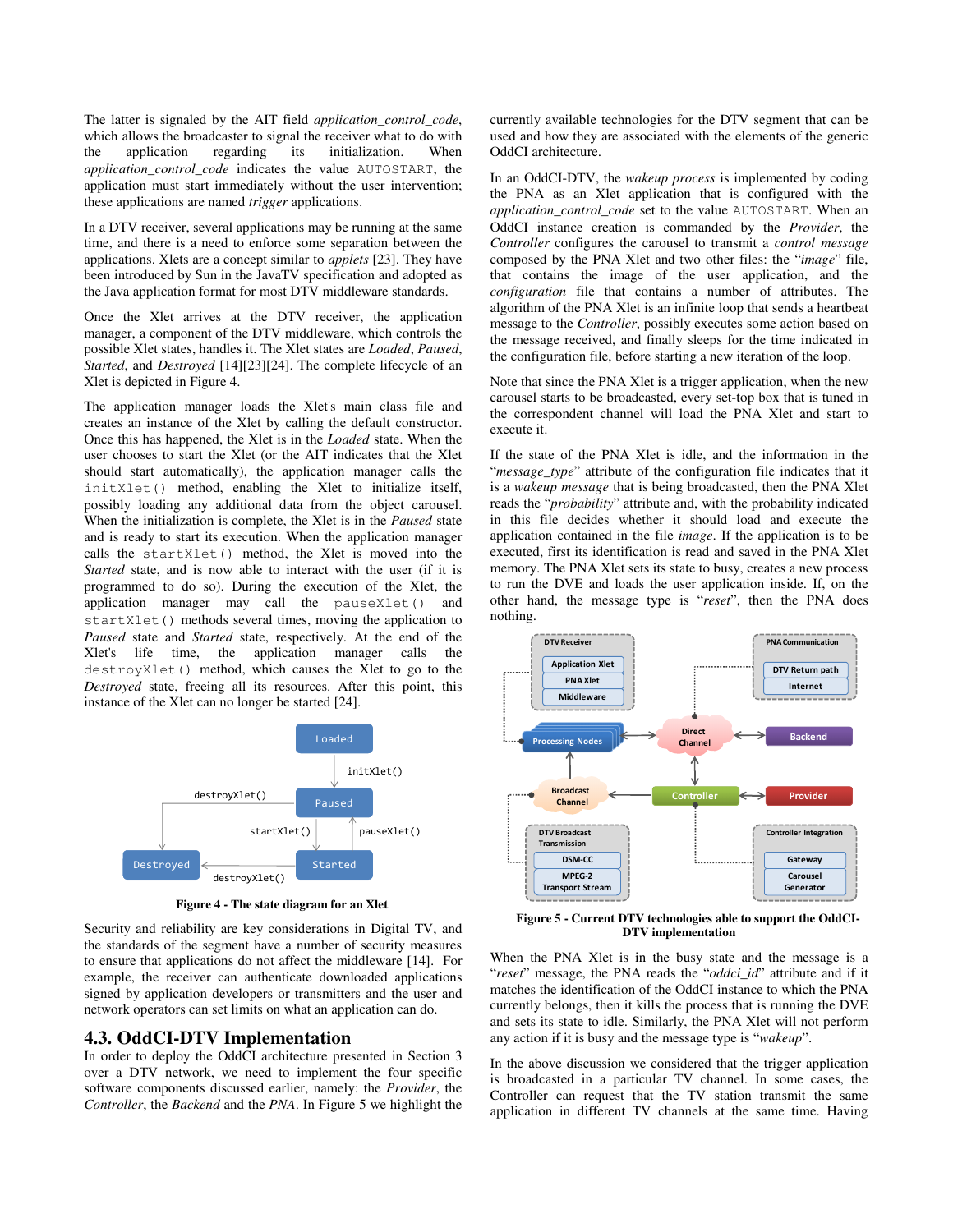multiple channels to distribute the trigger application (PNA Xlet) increases the potential number of receivers connected with a direct impact on the maximum size of the OddCI-DTV systems that can be instantiated.

#### **4.4. Proof of Concept**

To demonstrate the feasibility of the OddCI-DTV architecture, we have built a Java prototype. Besides a Provider, a specific Controller was developed able to interact with the data carousel and to inject *control messages* (including the PNA XLet, application images and configuration data). The *wakeup process* triggers a generic PNA Xlet, with possibility of dynamic adaptation for several environments of DTV, like DVB-MHP [23] or SBTVD-Ginga [20]. The prototype worked perfectly in two emulators of DTV middlewares, XletView [25] and OpenGinga [26]. The parallel application example used is composed of a backend module based on the paradigm of voluntary computing and a Java client module that implements the interface *Runnable.* The client module did not need to be an Xlet because the PNA Xlet acts as an adapter concentrating the communication with the settop box (STB) middleware.

Besides the execution of the prototype using STB emulators, we also made some micro benchmarking using a real STB. The accomplished tests had two main objectives: a) compare the performance of an STB with a standard desktop; and b) to evaluate the processing performance loss when executing the application with the STB in standby and in normal use.

The selected application for the tests was BLAST (Basic Local Alignment Search Tool) [27], a bioinformatics algorithm for comparing primary biological sequence information, such as the amino-acid sequences of different proteins or the nucleotides of DNA sequences. A BLAST search compares a query sequence with a library or database of sequences, and identifies library sequences that resemble the query sequence above a certain threshold. It is available for download at the U.S. National Center for Biotechnology Information (NCBI) website [28].

Using a cross compiler, we ported the NCBI Toolkit for an STB based on STI Microeletronics's processor ST7109 [29] with 32MB of memory flash and 256 MB of RAM. Representing varied workloads, the tests were accomplished using the BLASTALL and BLASTCL3 programs and they were divided into three categories: local processing with small databases (#1-9), local processing with large databases (#10-12) and remote processing (#13-15). A total of 15 experiments were made in the STB in both "use mode", with a TV channel tuned, and "standby mode", with the middleware in an inactive state. The same tests are reproduced in an x86 Linux in a reference PC (Pentium Dual Core, 1.6 MHz, 1Gb RAM with Debian Linux). The results are showed in Table II and Table III.

To accomplish objective a), we used the program BLASTALL with different input parameters. We computed the average performance decrease for the samples presented in **TABLE II** with a confidence level of 90%. The average performance of the STB, when compared to the PC, was 20.6 worse with a maximum error of 10%. Nevertheless, the results also show that the largest workload (test #12) spent almost 11 hours to be concluded in an STB in normal use. Considering that a work unit of the project Folding@Home for use in PS3 is projected to run for 8 hours [15], an efficient use of DTV receivers can be obtained with an appropriate relationship of granularity of the tasks versus the amount of available nodes. The results also show that the average

performance reduction when comparing the execution times for the STB in standby and in normal use is 1.65, with a maximum error of 17%.

| Table II - Processing time obtained in the execution |                                    |  |
|------------------------------------------------------|------------------------------------|--|
|                                                      | of Blastall program in STB and PC. |  |

| #Test          | <b>DTV Receiver</b> | PC with       |                   |
|----------------|---------------------|---------------|-------------------|
|                | In Use $(s)$        | Standby $(s)$ | $x86$ Linux $(s)$ |
| 1              | 3.338               | 1.356         | 0.556             |
| $\overline{2}$ | 2.102               | 1.333         | 0.041             |
| 3              | 5.185               | 3.208         | 0.076             |
| $\overline{4}$ | 0.179               | 0.117         | 0.015             |
| 5              | 0.173               | 0.116         | 0.016             |
| 6              | 0.175               | 0.116         | 0.013             |
| 7              | 1.026               | 0.612         | 0.293             |
| 8              | 0.944               | 0.610         | 0.023             |
| 9              | 1.642               | 0.090         | 0.025             |
| 10             | 0.177               | 0.118         | 0.015             |
| 11             | 9314.247            | 6315.410      | 213.770           |
| 12             | 38858.298           | 26973.262     | 747.372           |

In order to check the capacity of an STB to communicate appropriately with a *Backend* using the direct channel for obtaining tasks and to send results, we used the BLASTCL3 program. This program submits a sequence to be looked for in databases of NCBI, receives the result and writes it in a file. As the search processing is run remotely, the most relevant aspect in this experiment is the way how the STB handles data over the network connections. In this case, as it can be verified in **TABLE III**, there is no significant performance difference between the PC and the STB. Eventual NCBI server load or network traffic can explain the test #13, in which STB took less time than PC.

**Table III - Processing time obtained in the execution of Blastcl3 program in STB and PC.** 

| #Test | <b>DTV</b> Receiver |               | <b>PC</b> with    |
|-------|---------------------|---------------|-------------------|
|       | In Use $(s)$        | Standby $(s)$ | $x86$ Linux $(s)$ |
| 13    | 79.285              | 77.389        | 114.240           |
| 14    | 84.916              | 89.880        | 82.158            |
| 15    | 449.189             | 436.174       | 445.050           |

## **5.PERFORMANCE ASSESSMENT**

In this section we assess the performance of the OddCI-DTV system. To facilitate the analysis, we assume the simplest class of MTC applications, in which all sub-tasks are independent from each other. We start by studying the overhead of the wakeup process. Then, we discuss how different applications would perform when executing over a typical OddCI-DTV system.

#### **5.1. Overhead of the Wakeup Process**

We use a simple analytical model to estimate the time required to instantiate a new OddCI-DTV instance to run a particular application. Let β be the unused capacity of the broadcast channel of the OddCI-DTV system and *I* the size in bits of the image that is used by the OddCI-DTV instance. Thus, considering that the bulk of the *wakeup process* is the transmission of the image to the processing nodes and that the sizes of the other files contained in the carousel are negligible when compared to *I*, the average time taken in the wakeup process is given by:

$$
\overline{W} = 1.5 \frac{I}{\beta}
$$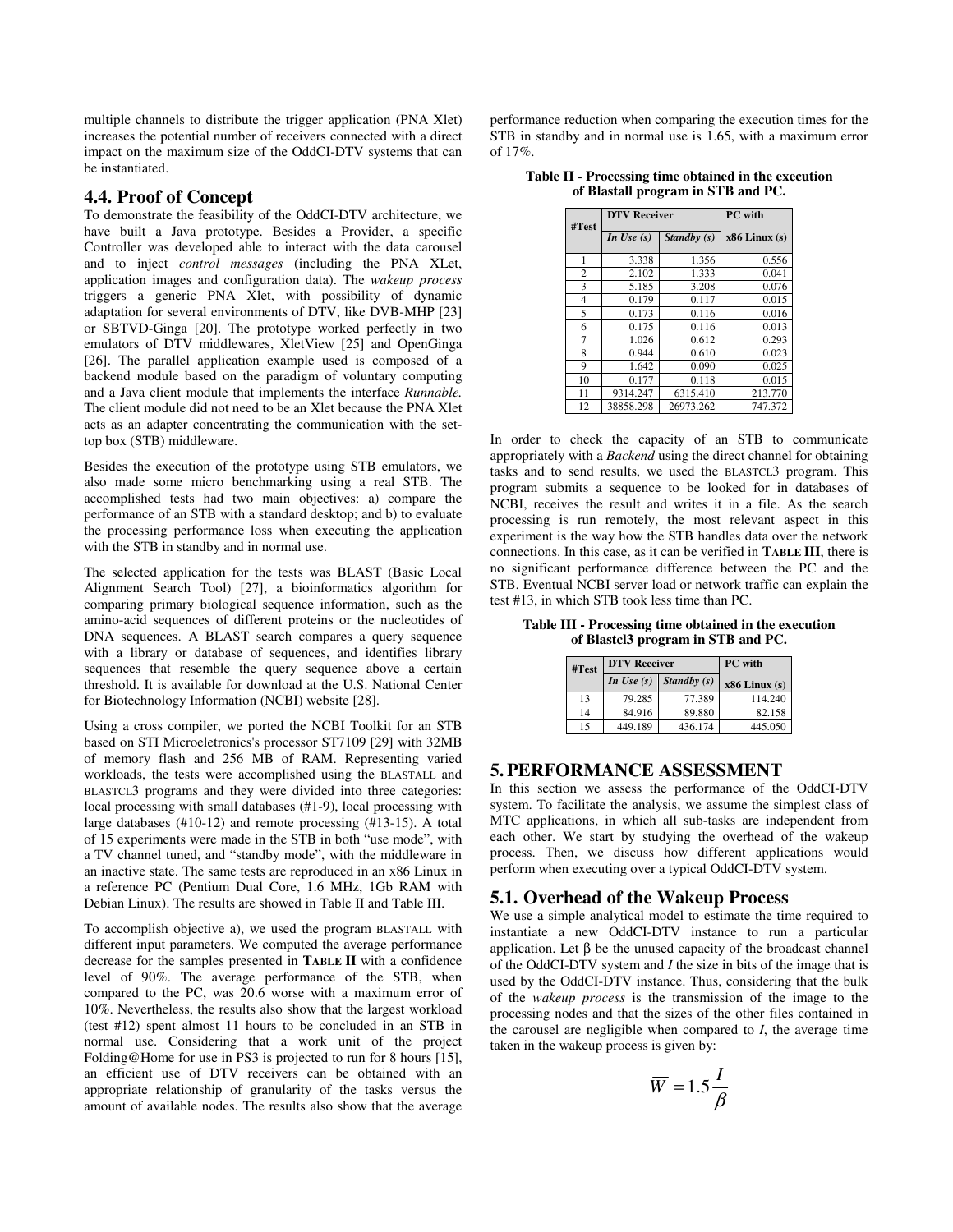In the best case, when the PNA Xlet starts to read the image file it does so with no delay. On the other hand, in the worst case, the PNA Xlet starts to read the image file just after it has started to be transmitted, thus, it will have to wait a full cycle of the carousel before it can start reading the file. Thus, in average it has to wait half a cycle of the carousel to start reading the file, plus a full cycle of the carousel to read the file.

Typical applications have images with a size not larger than a few Mbytes. For instance, the OurGrid Worker [3] and both versions of BLAST used in the previous section have images smaller than 8Mbytes. Also, in current DTV systems, β should be at least 1 Mbps. Thus, the delay for the wakeup process should be not larger than a few minutes. The wakeup time for setting up OddCI-DTV instances to run any of these applications in millions of processing nodes, considering  $\beta = 1$ Mbps, would be less than 64 seconds.

#### **5.2. Performance of Common Applications**

#### *5.2.1. System Model and Performance Metrics*

An OddCI-DTV system comprises a *Controller* with access to a broadcast channel with an unused capacity of β bps, a large number of set-top boxes, and individual point-to-point full-duplex channels with a capacity of  $\delta$  bps, linking each set-top box to both the *Controller* and the *Backend* components. For simplicity, we assume that the set-top boxes are homogeneous and have all the same processing and communication capacities that we refer to as the computing and communication power of a *reference set-top box*.

Let an OddCI-DTV application, or a job for short, be a tuple *J*=(*I, n, T, R*), where *I* is the size of job image in bits, *n* is the number of tasks in the job, *T*,  $T = \{t_1, t_2, \ldots, t_n\}$ , is a set of tasks that need to be fetched for execution by the application and  $R$ ,  $R = \{r_1, r_2, ..., r_n\}$ , is the set of results produced by each task in *T*. Each task *t* in *T* is defined by a tuple  $t=(s, p)$ , where *t.s* is its size in bits and *t.p* is the time required for *t* to be processed on a reference set-top box. Note that for a parametric application, tasks do not need to be fetched, so,  $t.s = 0$ , for all tasks. Finally, each  $r_i$  in  $R$  represents the size in bits of the result's data. We consider that the *Backend* is suitably provisioned, so that the time required to process the results is negligible.

Given the above, we can calculate the execution time (makespan) of the jobs that are submitted to an OddCI-DTV instance. Let *N* be the number of set-top boxes that are tuned in a channel that is broadcasting a given application and that will remain tuned for at least the time required to complete the execution of the application. Let also,  $s$ ,  $p$  and  $r$  be, respectively, the average size of the input data, the average processing time of the tasks, and the average size of the results. Then, the average makespan of a job *J* is given by:

$$
\overline{M} = 1.5 \frac{I}{\beta} + \left[ \frac{n}{N} \left( \frac{s+r}{\delta} + p \right) \right]
$$
 (1)

This makespan corresponds to the minimal time to instantiate the OddCI-DTV (1.5*I*/β) plus the time to fetch the tasks, process them, send the results, and have them stored at the backend.

#### *5.2.2. Analysis*

In our analysis we consider the efficiency of an OddCI-DTV instance. Suppose that the application was to be executed on a single machine with the computing power of a reference set-top box. Then, the average throughput achieved by the single machine is given by:

$$
\overline{T}_{\sin \textit{gle}} = \frac{1}{p}
$$

Now, provided that *n*≥*N*, an ideal infrastructure would sustain the same throughput as the number of processing nodes in the system increases. That is to say:

$$
\overline{T}_{ideal} = \frac{N}{p}
$$

Thus, we define the efficiency of an OddCI-DTV instance as the ratio between the average throughput it yields  $(n/\overline{M})$  and the ideal average throughput. Formally:

$$
E = \frac{np}{\overline{M}N} \tag{2}
$$

To gauge the efficiency of an OddCI-DTV instance we use typical values for some of the parameters of equations (1) and (2). For instance, it is safe to assume that β is at least 1 Mbps in current DTV systems. Also, 150 Kbps is a reasonable lower bound for  $\delta$ , considering typical ASDL connections. Also, we set *I*=10 Mbytes as an average size of an MTC application. Let  $\Phi$ ,  $\Phi = (s+r)/(\delta p)$ , be the suitability of an application to execute in an OddCI-DTV. The lower is the value of Φ the less suitable is the application for execution in an OddCI-DTV. Figure 6 shows the plots for the efficiency of such an OddCI-DTV system as a function of Φ, for different values of *n*/*N*, with (*s*+*r*) set to 1 Kbyte.



**Figure 6 - Efficiency of an OddCI-DTV instance with (s+r)=1K bytes for different application classes** 

For the example illustrated in Figure 6, the average execution time of a task varies from 53 ms  $(\Phi=1)$  to approximately one and a half hour  $(\Phi=100,000)$ . As it can be seen, as the suitability of the application grows, so does the efficiency of the system. Also, even for applications with very low suitability, an appropriate selection of the ratio *n*/*N* may be enough to allow reasonable efficiency values. A ratio above 100 is generally enough to yield very high efficiency for most practical applications.

Surely, efficiency is not the only metric that needs to be analyzed. From the application point of view, the makespan achieved is a much more important issue. Figure 7 shows the values for the makespan considering the same scenario discussed above (notice the log scale in the *y* axis).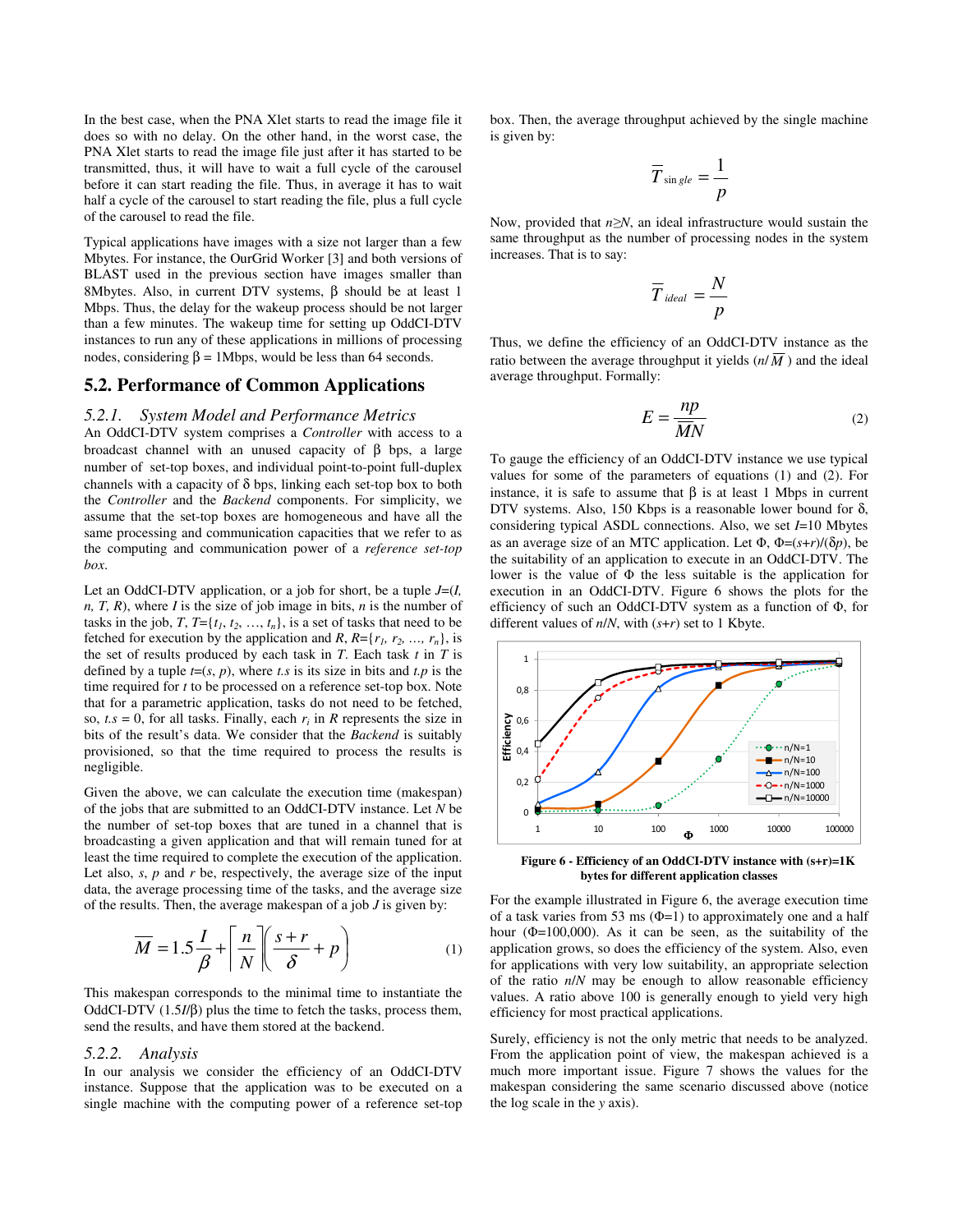

**Figure 7 - Makespan of an OddCI-DTV instance with (s+r)=1K bytes for different application classes** 

As it can be seen, achieving high efficiency may come with a severe penalty on the makespan of the application. Nevertheless, it is always possible to find out a compromise between efficiency and performance.

Note that, differently from other infrastructures, in an OddCI-DTV system, it is always possible to precisely define the size of the instance that will run a given application. Thus, setting a suitable ratio between the number of tasks and the number of processing nodes is easily achieved.

## **6. RELATED WORK**

To the best of our knowledge, we are the first group to investigate the potential of the broadcast communication to build instantaneous infrastructures. There exist, however, some works that present a certain convergence with our research.

The Falkon framework (Fast and Light-weight tasK executiON) [30][31] focuses on enabling the rapid execution of MTC applications on compute clusters based in the integration of multilevel scheduling and streamlined dispatchers to deliver high performance. The Falcon's multi-level scheduling separates the resource acquisition (by requests to batch schedulers, for example) from task dispatch, in a process similar to the OddCI approach.

The RESERVOIR Project [32] presents an architecture that allows providers of cloud infrastructure to dynamically partner with each other to create a virtually infinite pool of resources. Its model for Federated Cloud Computing is based in the separation between the functional roles of service providers and infrastructure providers, where the latter can lease resources dynamically and transparently to the former. The OddCI architecture can be applicable in this context.

Snowflock [33] is, in turn, an implementation for a Virtual Machine (VM) fork abstraction which instantaneously clones VMs into multiple replicas running on different hosts, based on a one-tomany communication scheme, like OddCI. Using a multicast distribution technique, Snowflock provides sub-second memory cloning of the active VMs that potentially can scale to hundreds of workers, consuming a few cloud I/O resources.

Considering the use of non-conventional devices for building an infrastructure to run MTC applications, we can highlight three systems. The TVGrid system [18], our preliminary work that led to the research described in this paper, the BOINCOID Project [16], an Android port of the BOINC Platform, and the grid of gaming consoles that forms the infrastructure of the voluntary computing Folding@home project [34]. Folding@home is a distributed computing project designed to carry out molecular simulations to understand protein folding, misfolding, and related diseases. Folding@home has no powerful supercomputers available for processing. Instead, the main collaborators are thousands of personal computers running a small program (client). Starting in 2006, Folding@home began to use the idle time of gaming consoles connected to the Internet to achieve performance on the PetaFLOP scale [35]. This reinforces the trend of using emergent digital devices and shows the high scalability that these devices can deliver.

## **7. CONCLUSIONS**

We have discussed the limitations that the currently available computational infrastructures such as desktop grid, voluntary computing and IaaS have to handle generic MTC applications. We argue that extremely high scalability, efficient setup and ondemand instantiation are fundamental requirements that are not completely addressed by any of the current approaches. We presented a novel architecture, named On-demand Distributed Computing Infrastructure (OddCI), which is capable of fulfilling these requirements by exploring the new possibilities brought by the emergence of new services and devices, such as mobile phones and digital TV receivers, which can be organized as a broadcast network.

We have discussed in detail how an OddCI system can be instantiated over a traditional Digital TV network (OddCI-DTV). We have shown how the software needed can be developed on top of the existing technologies used for DTV, in particular the middleware technologies that follow the standards established for DTV.

The performance evaluation of the OddCI-DTV system considered the overhead of the wakeup process, the efficiency of the system, and the performance that it can yield to different classes of MTC applications. It was shown that as the suitability of the application grows, so does the efficiency of the system. Moreover, even for applications with very low suitability, an appropriate selection of parameters may be enough to yield very high efficiency for most practical applications.

#### **8. ACKNOWLEDGEMENTS**

Francisco Brasileiro is a CNPq/Brazil researcher (grant 309033/2007-1).

#### **9. REFERENCES**

- [1] I. Raicu, I. Foster. "Many-Task Computing for Grids and Supercomputers," IEEE Workshop on Many-Task Computing on Grids and Supercomputers (MTAGS08), 2008.
- [2] M. Litzkow, M. Livny, and M. Mutka, "Condor a hunter of idle workstations," Proc. 8th Int'l Conf. Dist. Computing Systems, 1988.
- [3] W. Cirne, F. Brasileiro, N. Andrade, L. Costa, A. Andrade, R. Novaes, and M. Mowbray, "Labs of the world, unite!!!," Journal of Grid Computing. vol. 4(3), pp. 225—246, 2006.
- [4] L. Oliveira, L. Lopes, and F. Silva, "P3 (Parallel Peer to Peer): An Internet Parallel Programming Environment." Web Engineering and Peer-to-Peer Computing Workshop. Lecture Notes in Computer Science. vol. 2790, pp. 274--288. Pisa, Italy, Springer, May 2002.
- [5] N. Andrade, F. Brasileiro, W. Cirne, and M. Mowbray, "Automatic grid assembly by promoting collaboration in peer-to-peer grids." Journal of Parallel and Distributed Computing. vol. 67(8), pp. 957— 966, 2007.